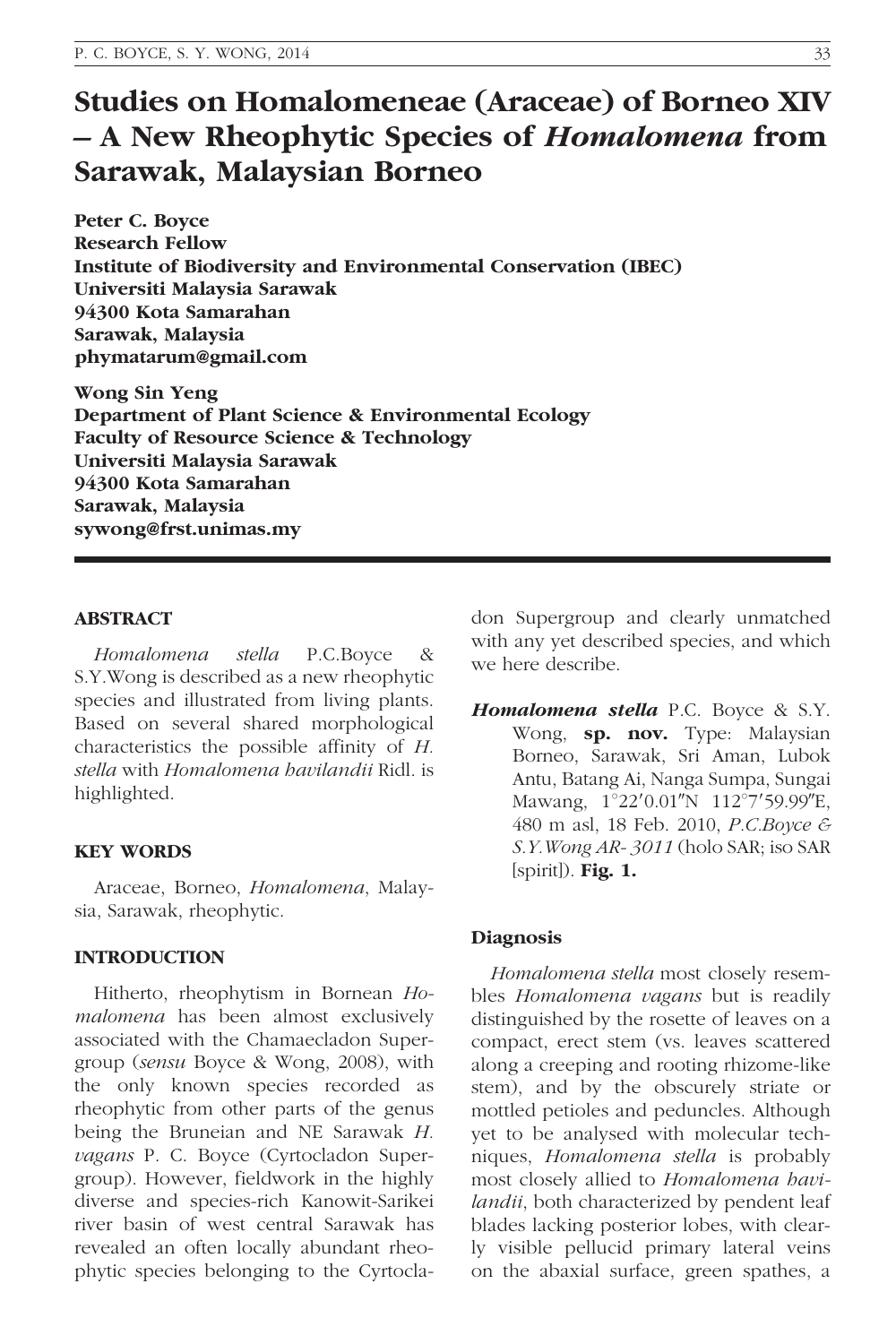

Fig. 1. **Homalomena stella P.C.Boyce & S.Y.Wong. A.** Flowering plant in habitat on a steep muddy riverbank, Type locality. Note the erect inflorescence. B. Plant viewed from above; note the matte green leaves and the paler mid-rib. C. & D. Inflorescence at onset pistillate anthesis. Note that the spadix has flexed to project from the spathe. E. Lower portion of a spadix with the spathe artificially removed prior to anthesis. Note that the spadix is straight. F. Inflorescence from the same plant as E, with the nearside spathe artificially removed to show the flexed spadix. Note that the stipe and pistillate zone are bent relative to the spadix in E. G. Plant post anthesis with the peduncle now declinate. A– C from  $AR-1602$ ; C-E from  $AR-3011$ ; G from an un-vouchered plant. Images  $^{\circledR}$  P.C.Boyce.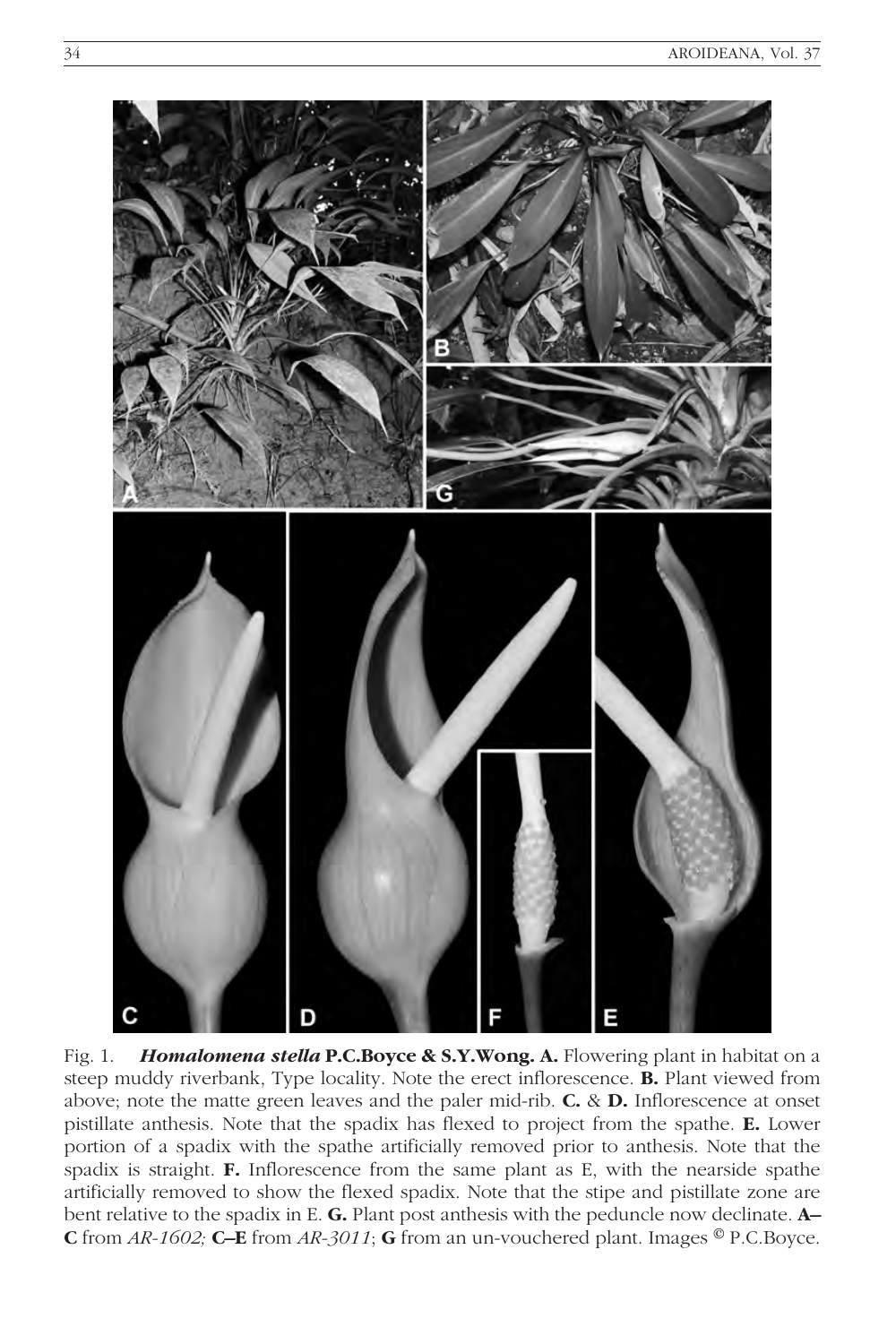spadix elongating swiftly and projecting forwards from the spathe at pistillate anthesis, and by the pistillate flowers each associated with a large staminode, with H. stella differing from H. havilandii by the rheophytic (not lithophytic on dry boulders) ecology, the narrowly elliptic (not triangular ovate) leaf blades, and the triangular (not discoid-capitate) interpistillar staminodes.

## Description

Medium, solitary, aromatic (reminiscent of mango resin) rheophytic herbs to 45 cm tall. **Stem** epigeal, erect, congested, all but the oldest portions obscured by densely overlapping leaf bases, rooting from the older exposed nodes and through the petiole bases. Leaves ca. 10 per module, ca. 12–20 together, spiral; modules subtended by a small conspicuously 2-keeled **prophyll** up to 3 cm long; **petioles** up to 23 cm long, sheathing for ca. 1/3 their length, spreading, flexing upwards at the 2–3 cm long pulvinus occurring ca. 2/3 along the petiole length, with 1/3 of the petiole lying distal to the pulvinus, petiole above the petiolar sheath terete in cross section, petiole matte pale to medium green with a faint mottled and brokenstriate pattern; **petiolar sheath** persistent, 7–8 cm long, margins incurved, sheath coloured as for petiole, the margins narrowly marcescent; **blade**  $17-25 \times 4$ 6 cm; narrowly lanceolate to very narrowly elliptic, apex acuminate and tubularmucronate for ca. 4 mm, matte medium olive green adaxially, abaxially matte pale green with darker pellucid striate interprimary venation; midrib moderately conspicuous, creamy yellow and somewhat impressed adaxially, rounded-raised abaxially; primary lateral veins about 4 per side, arising more ao less equally spaced, impressed adaxially, slightly raised abaxially; **interprimary veins** much finer than primary laterals, comprising very numerous conspicuous darker pellucid veins, sometimes branching just after they exit the midrib; secondary and tertiary venation  $\pm$  invisible. Inflorescences up to 10 together, produced sequentially in a simple synflorescence; peduncle slender, about 10 cm, ca. 3 mm diam., except at the wider insertion of the spathe, pale matte green with darker broken striae, spreading with the spathe erect at anthesis, later pendent, spathe opening ventrally relative to the peduncle; spathe ca. 6 cm long; lower part ca. 2 cm long, 1.4–2 cm wide, ellipsoid at pistillate anthesis, becoming globose at staminate anthesis, exterior medium green with darker veins, interior very pale greenish white;  $\lim b$  ca. 4 cm long, ca. 1.5 cm wide. spreading at pistillate anthesis, narrowly ovate-ellipsoid, somewhat constricted at the junction with the convolute lower part, exterior pale green with darker longitudinal veins, interior greenish white with darker veining, tipped with a rostrate mucro 5 mm long. Spadix straight and shorter than spathe during development, extending and flexing forwards at pistillate anthesis, ca. 5.5 cm long at pistillate anthesis; **stipe** oblong-globose, oblique, ca. 4 mm long on its longest side, ca. 3 mm diam., waxy white; **pistillate flower zone** ca.  $1/3$  the length of the spadix, ca. 1.5 cm  $\times$  5 mm; **pistils** congested, cylindrical-globose, ca.  $1 \times 0.6$  mm, bright medium green; style absent; stigma narrower than the ovary, umbonate-capitate and impressed into the ovary, bright green, producing a conspicuous stigmatic droplet at pistillate anthesis; **interpistil**lar staminodes on a slender stalk, the tops expanded and triangular, equalling the height of the associated pistil, waxy white; **staminate flower zone** slightly narrower than the pistillate flower zone, with a single row of staminodes below the first row of pistillate flowers, ca.  $3.5 \times$ 0.4 cm, cylindrical-fusiform, ivory white; staminate flowers very densely packed, with individual flowers difficult to differentiate in fresh material, 4-staminate, stamens each with two anthers, rarely 3; stamens elongate-globose, connective forming a slightly impressed synconnective ca. .75 mm diam.; thecae opening by a tiny lateral slit. **Infructescence** not observed.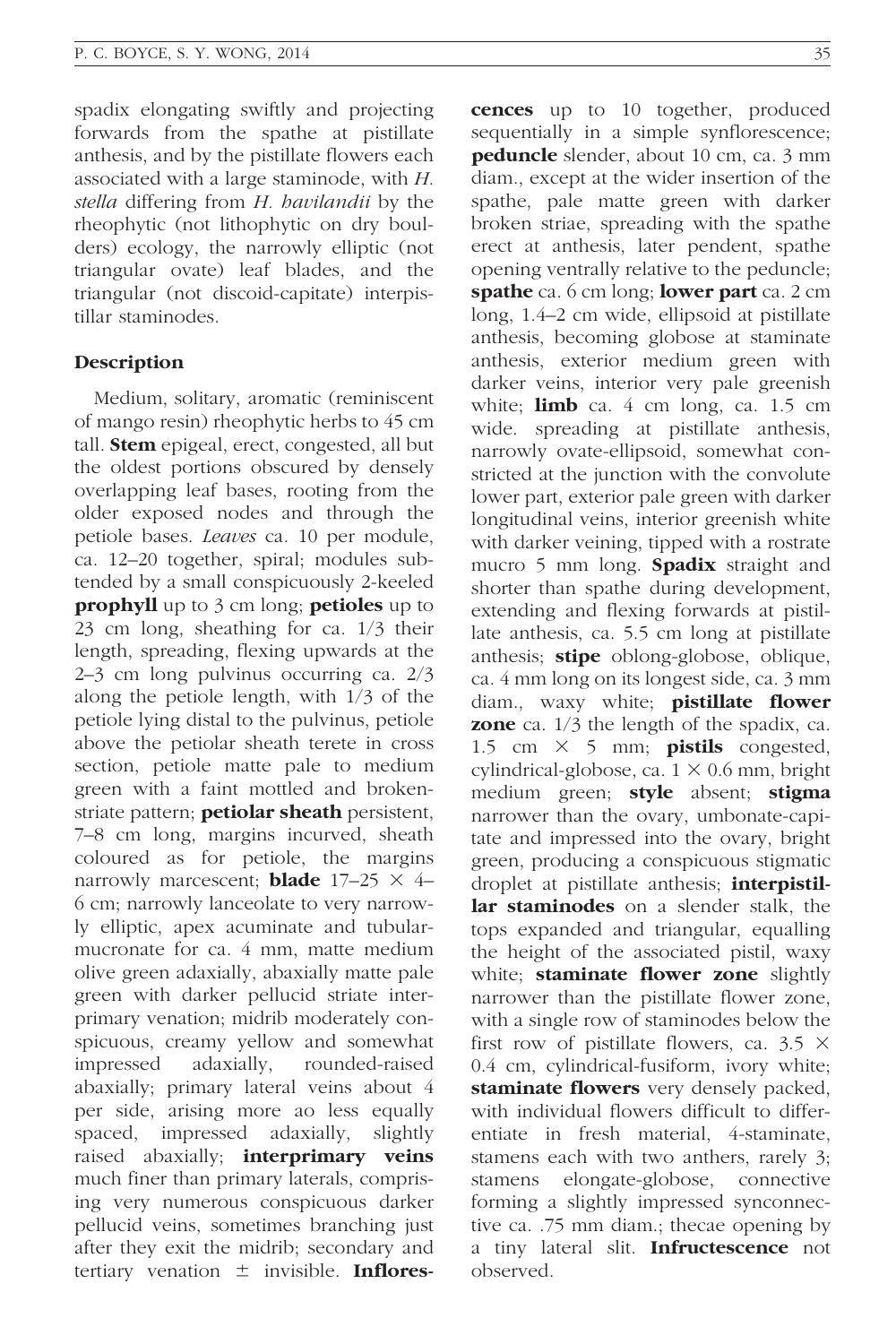Distribution—Homalomena stella is restricted to the valleys of the Kanowit and Sarikei rivers, as far south as the Ai catchment along the border between Sri Aman Division and Kapuas Hulu Regency, Kalimantan Barat (Indonesian Borneo). Homalomena stella very likely also occurs in north eastern Kalimantan Barat, but as yet there are no collections to confirm this. The lower Rejang flows NW – SE through the northern part of this distributional area, with the Sungai (river) Sarikei feeding into the Rejang at Sarikei, although as yet H. stella is not recorded from the Rejang valley.

The valleys of the Kanowit and Sarikei rivers are home to a number of endemic aroid taxa, including the genera Schottarum P.C.Boyce & S.Y.Wong (Low et al., 2013) and Schottariella P. C. Boyce & S. Y. Wong, together with numerous undescribed species of Ooia S. Y. Wong & P. C. Boyce, Homalomena Schott, and Schismatoglottis Zoll. & Moritzi.

Ecology—Homalomena stella occurs as a rheophyte on steep shaded muddy river banks in lowland moist to wet evergreen forest on deep soils, often (but not exclusively) associated with shales; 20–100 m asl.

Etymology—From Latin, stella – a star – in reference to the rosettes of narrowly lanceolate leaves which viewed from above, somewhat whimsically, resemble a star-burst.

Notes—Although resembling H. vagans P.C.Boyce (1998) in rheophytic habit, it is highly probable that Homalomena stella belongs to a group of otherwise lithophytic or chasmophytic species allied to NW Sarawak H. havilandii Ridl., excluding H. vagans, and characterized by pendent leaf blades lacking posterior lobes, with clearly visible pellucid primary lateral veins on the abaxial surface, the spathes green externally and very pale green internally, and notable for the spadix elongating swiftly and projecting forwards from the spathe at pistillate anthesis, and by the pistillate flowers each associated with a large staminode. See

also Ng et al., 2011. Molecular analyses is wanting.

Other material examined: MALAYSIAN BORNEO. Sarawak. Sri Aman. Lubok Antu, Batang Ai, Nanga Sumpa, Rumah Gumbang, Sungai Delok, 01°11'40.8"N 112°04'04.2"E, 28 July 2004, P.C.Boyce, Jeland ak Kisai & Kachong AR-553 (SAR); Lubok Antu, Batang Ai, Nanga Sumpa, Sungai Pedali, 01°11'58.9"N 112°03'27.0"E, 25 May 2008, P.C.Boyce et al. AR-2390 (SAR). Betong. Roban, Jalan Ulu Krian, Sungai Kabo, Rumah Kih, 01°46'38.8"N 111°28'25.1"E, 27 Dec. 2011, P.C.Boyce & Wong Sin Yeng AR-3734 (SAR). Sarikei. Sungai Lepong, 01°57'12.9"N 111°30'34.9"E, 8 Dec. 2005, P.C.Boyce et al. AR-1602 (SAR); Sungai Lepong, 01°57'14.0"N 111°30'35.2"E, 27 Dec. 2012, P.C.Boyce & Wong Sin Yeng AR-4097 (SAR).

## ACKNOWLEDGMENTS

This is part of an on-going research which is funded by the Ministry of Higher Education, Malaysia by the Exploratory Research Grant Scheme Vote No. ERGS/ 01(02)/808/2011(03) and Fundamental Research Grant Scheme Vote No. FRGS/ STWN10(01)985/2013(26). Fieldwork was most recently under Sarawak Forestry Department Permission to Conduct Research on Biological Resources - Permit No. NCCD.907,4.4(J|d.9)-69 and Park Permit No 140/2013. The collaboration and support of the Sarawak Forestry Department and the Sarawak Biodiversity Centre are gratefully acknowledged.

### LITERATURE CITED

- Boyce, P. C. New species of Araceae from Brunei. Kew Bull. 49(4): 793–801.
- Boyce, P. C. & S. Y. Wong. 2008. Studies on Homalomeneae (Araceae) of Borneo I: Four new species and speculation on informal species groups in Sarawak. Gard. Bull. Singapore 60(1): 1–29.
- Low, S. L., S. Y. Wong & P. C. Boyce. 2013. Schottarum (Schismatoglottideae: Araceae) substantiated based on combined